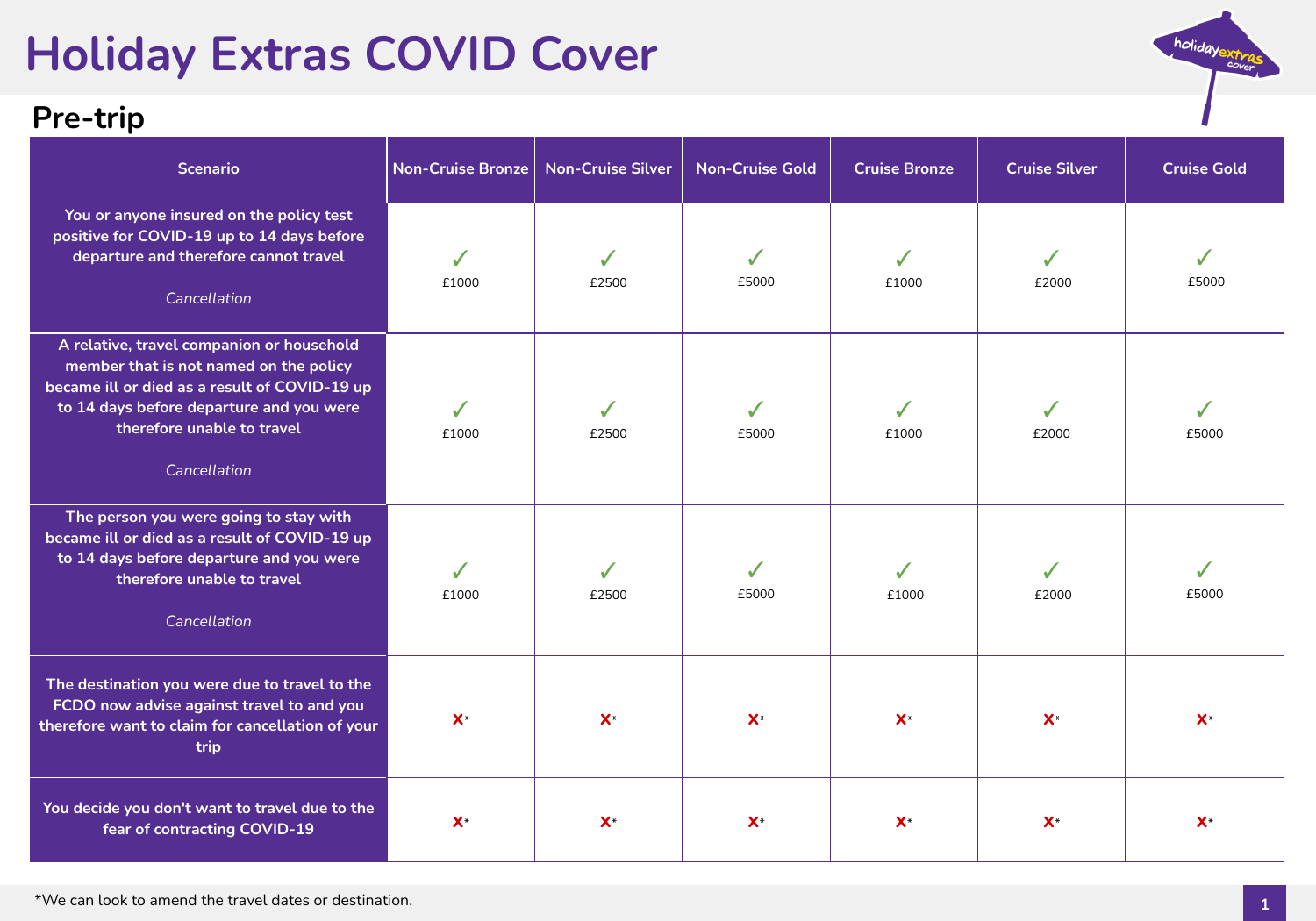# **Pre-trip** *continued*

| <b>Scenario</b>                                                                                                                                                                                                                                                                                                             | <b>Non-Cruise Bronze</b>                                                                                | <b>Non-Cruise Silver</b> | <b>Non-Cruise Gold</b> | <b>Cruise Bronze</b> | <b>Cruise Silver</b> | <b>Cruise Gold</b> |  |
|-----------------------------------------------------------------------------------------------------------------------------------------------------------------------------------------------------------------------------------------------------------------------------------------------------------------------------|---------------------------------------------------------------------------------------------------------|--------------------------|------------------------|----------------------|----------------------|--------------------|--|
| Cancellation before departure if you or a<br>member of your household has to isolate at<br>home due to being contacted by NHS Track &<br>Trace after being in contact with someone who<br>has tested positive for COVID-19 up to 14 days<br>before departure<br>Enhanced COVID Add-On<br>Available for European travel only | Enhanced COVID Add-On MUST be purchased in order to have this cover, available for European travel only |                          |                        |                      |                      |                    |  |
|                                                                                                                                                                                                                                                                                                                             | Up to £1000                                                                                             | Up to £2500              | Up to £5000            | Up to £1000          | Up to £2000          | Up to £5000        |  |
|                                                                                                                                                                                                                                                                                                                             | Enhanced COVID Add-On MUST be purchased in order to have this cover, available for European travel only |                          |                        |                      |                      |                    |  |
| Cancellation before departure as a result of you<br>experiencing an adverse reaction to the COVID-19<br>vaccine up to 14 days of departure resulting in you<br>being unfit to travel<br>Enhanced COVID Add-On<br>Available for European travel only                                                                         | Up to £1000                                                                                             | Up to £2500              | Up to £5000            | Up to £1000          | Up to £2000          | Up to £5000        |  |
|                                                                                                                                                                                                                                                                                                                             | Enhanced COVID Add-On MUST be purchased in order to have this cover, available for European travel only |                          |                        |                      |                      |                    |  |
| Cancellation before departure as a result of you<br>being unable to complete your COVID-19<br>vaccination course before the scheduled<br>departure date as a result of unforeseen illness<br>Enhanced COVID Add-On<br>Available for European travel only                                                                    | Up to £1000                                                                                             | Up to £2500              | Up to £5000            | Up to £1000          | Up to £2000          | Up to £5000        |  |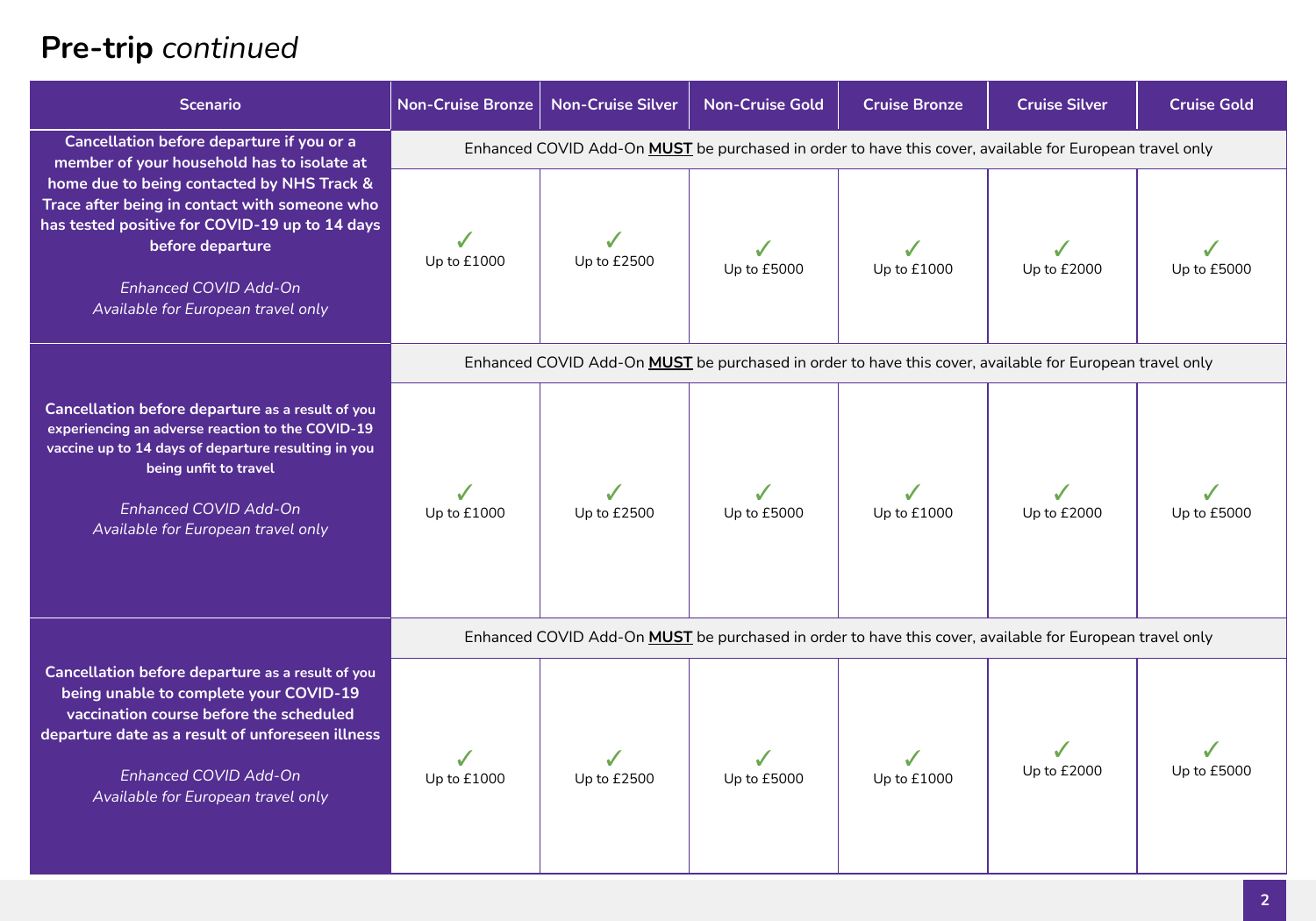## **During the trip**

| <b>Scenario</b>                                                                                                                                                                                                                                                                                                                                                        | <b>Non-Cruise Bronze</b> | <b>Non-Cruise Silver</b> | <b>Non-Cruise Gold</b> | <b>Cruise Bronze</b> | <b>Cruise Silver</b> | <b>Cruise Gold</b> |
|------------------------------------------------------------------------------------------------------------------------------------------------------------------------------------------------------------------------------------------------------------------------------------------------------------------------------------------------------------------------|--------------------------|--------------------------|------------------------|----------------------|----------------------|--------------------|
| You, or anyone insured on this policy, were<br>denied boarding by your transport provider on<br>the outward journey of your trip due to<br>contracting COVID-19, as certified by a Medical<br>Practitioner following a medically approved test<br>showing a positive result for COVID-19 or having a<br>confirmed temperature above 38 degrees Celsius<br>Cancellation | J<br>£1000               | £2500                    | £5000                  | £1000                | £2000                | £5000              |
| During your trip a relative or member of your<br>household is hospitalised requiring mechanical<br>ventilation or dies as a result of COVID-19 and<br>you have to cut your trip short<br>Curtailment                                                                                                                                                                   | £1000                    | £2500                    | £5000                  | ✔<br>£1000           | £2000                | £5000              |
| You are unable to partake in pre-booked<br>excursions as a result of having to isolate<br>ordered by relevant Government Authority or as<br>a result of contracting COVID-19 on holiday<br>certified by a medically approved test<br>Curtailment                                                                                                                       | $\checkmark$<br>£1000    | £2500                    | £5000                  | ✓<br>£1000           | ✔<br>£2000           | £5000              |
| You test positive for COVID-19 when you arrive<br>at your destination and required to isolate in<br>resort resulting in additional accommodation<br>and/or travel expenses<br><b>Emergency medical expenses</b>                                                                                                                                                        | £5 million               | £10 million              | £15 million            | £5 million           | £10 million          | £15 million        |